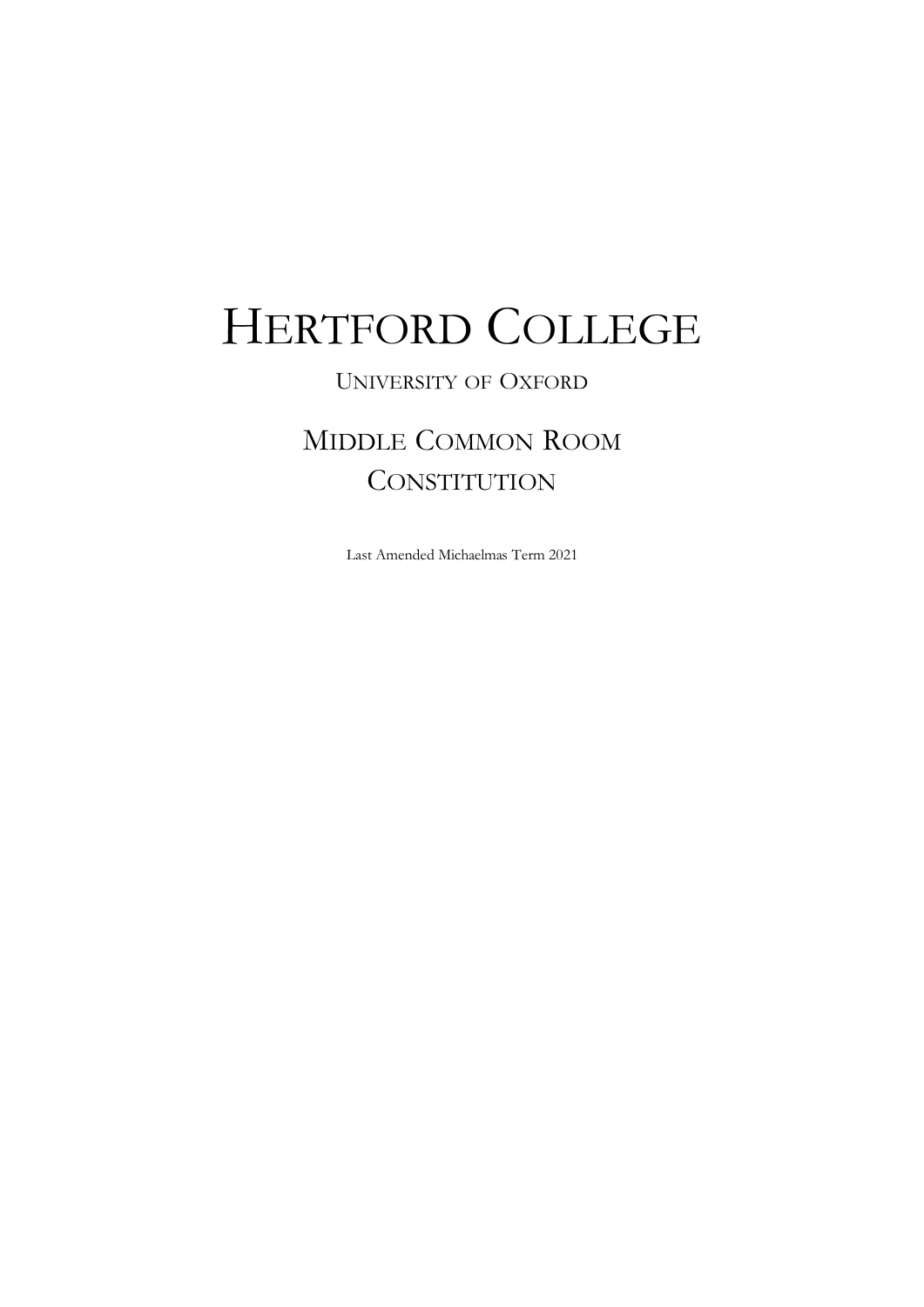## TABLE OF CONTENTS

| A. Definitions                  | 3   |
|---------------------------------|-----|
| <b>B.</b> Mission statement     | 3   |
| C. Document overview            | 3   |
| D. Membership of the MCR        | 4   |
| D-I Full Membership             | 4   |
| D-II Associate Membership       | 5   |
| <b>E. MCR Governance</b>        | 6   |
| E-I The Committee               | 6   |
| <b>E-II Committee Elections</b> | 7   |
| <b>E-III Committee Meetings</b> | 8   |
| <b>E-IV General Meetings</b>    | 9   |
| <b>F. Financial Governance</b>  | 11  |
| G. Discipline                   | 11  |
| H. Miscellaneous                | 122 |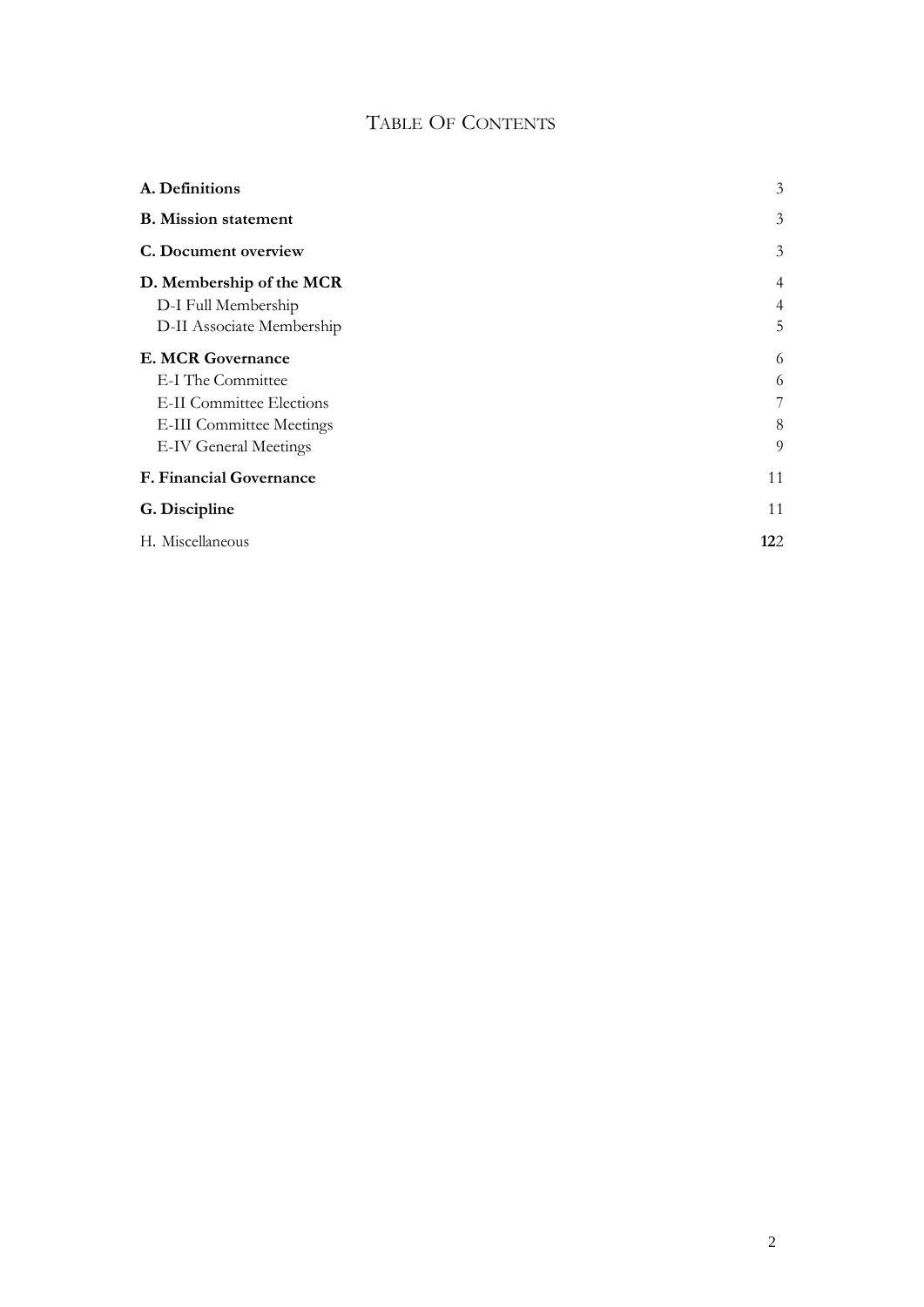#### A. DEFINITIONS

Unless otherwise indicated, in this Constitution the following terms have the following meanings:

- a) "Academic Course" refers to a course of study conducted at the University of Oxford unless otherwise specified;
- b) "Associate Member" means an individual who is a member of the MCR by virtue of Section D-II below, and "Associate Membership" shall be interpreted accordingly;
- c) "College" means Hertford College in the University of Oxford
- d) "Committee" means the MCR Committee, unless otherwise specified;
- e) "Committee Officer" means an individual acting as an officer of the MCR Committee, other than an Interim Officer, unless otherwise specified;
- f) "Constitution" refers to the contents of this document;
- "Fixture" means any item other than consumable goods;
- h) "Full Member" means an individual who is a member of the MCR by virtue of Section D-I below, and "Full Membership" shall be interpreted accordingly;
- i) "Full Term" means the period of time starting on Sunday of First Week and ending on Saturday of Eighth Week;
- j) "General Meeting" means a general meeting of the MCR;<br>k) "Honorary Member" means an individual who is a member
- "Honorary Member" means an individual who is a member of the MCR by virtue of Article 7 below;
- l) "Interim Officer" means an individual elected as a replacement for a Committee Officer under Articles 20 and 21 below;
- m) "JCR" means Junior Common Room;
- n) "Junior Member" means an individual deemed to be a junior member of the College by the Governing Body of the College;
- o) "Mature Undergraduate" means an undergraduate member of college who is aged 21 or over at matriculation.
- p) "MCR" means the Middle Common Room;
- q) "Member" means an Associate Member, Full Member or Honorary Member;
- r) "Returning Officer" (RO) means an individual designated by Article 30 below, responsible for receiving postal votes, organising online voting, nominations, and any other correspondence pertaining to an election
- s) "Standing Orders" refers to the contents of the supplementary document that provides additional information and/or clarification of Constitutional provisions stated herewith.

#### B. MISSION STATEMENT

Hertford College Middle Common Room is the body of graduate students within Hertford College. It exists to better the living, working, and social conditions of graduate students of the College, providing a community in which all members shall feel welcome. It acknowledges and appreciates the wide range of creeds and backgrounds contained within it, aiming to be sensitive to the needs of all.

A democratically elected committee of Members are tasked with running the MCR. It is the responsibility of the committee to ensure that the MCR acts in accordance with this constitution, as well as to represent the MCR in wider College and University bodies.

#### C. DOCUMENT OVERVIEW

All operations carried out within the MCR must be done so in line with this Constitution, in line with the Standing Orders, and in line with the Mission Statement given above. These documents provide the framework within which the MCR must operate. The structure of these documents are as follows:

- This document is the Constitution, the central core of the MCR governance. The Constitution may only be modified by Special Motion in a General Meeting.
- The Standing Orders are a set of additional articles and forms referenced in the main text. The Standing Orders may only be modified by a Special Motion in a General Meeting.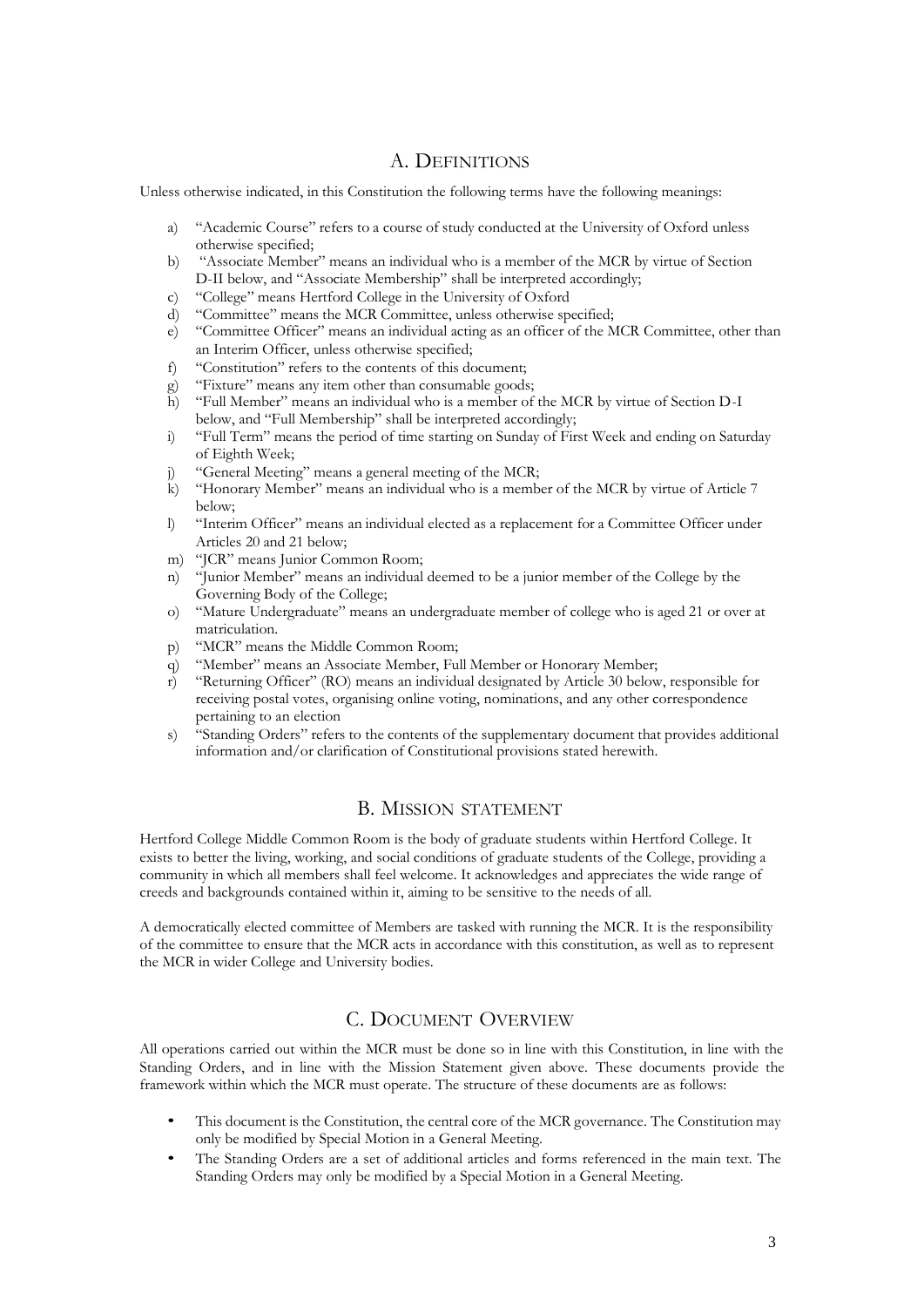This document, in its entirety, must be available to MCR members at all times, both electronically and through a printed copy stored in a public place in the MCR. In accordance with the Education act 1968, the Governing Body of College should be made aware of any changes to this document.

#### D. MEMBERSHIP OF THE MCR

#### D-I FULL MEMBERSHIP

- 1. The following Junior Members of Hertford College are entitled to Full Membership of the MCR:
	- a. Those who are graduates of any university;
	- b. Those who are engaged in any advanced academic course;
	- c. Those selected in accordance with Article 2 below;
	- d. Those whom the Governing Body of the College and the MCR consider should be entitled to Full Membership;
	- e. All JCR members who have completed 9 terms of study at Hertford College;
	- f. The President of the JCR.
- 2. Subject to Articles 3 5 below, Junior Members entitled to Full Membership are deemed to be Full Members.
- 3. Full Members have the following rights:
	- To exercise unrestricted access to all social, computing and other facilities of the MCR;
	- b. To vote in elections and at General Meetings;
	- c. To attend, speak, and submit motions at General Meetings;
	- d. To access the MCR Taxi Service as outlined in Standing Orders Section E;
	- e. To bring guests into the communal areas of the MCR. Guests must be accompanied at all times by that Full Member.
- 4. Full Members have the following responsibilities:
	- a. To not wilfully cause damage to the MCR facilities;
	- b. To not wilfully bring the MCR into disrepute;
	- c. To always accompany guests brought into the MCR;
	- d. To pay any monies owed to the MCR through battels in a timely fashion;
- 5. Any Full Member may withdraw their Membership for the current academic year by informing the MCR Secretary by Friday of Second Week in Michaelmas Term. Withdrawal from Full Membership removes the rights bestowed upon a Junior Member by Section 3 above, but does not deprive a Junior Member of any other service provided by the College to Junior Members.
- 6. Full Membership of the MCR expires when the member ceases to be a Junior Member of College.
- 7. Any individual may become an Honorary Member if elected as such by a General Meeting.
	- a. To be eligible for consideration for Honorary Membership, a person must have, through their actions, consistently and significantly benefitted Hertford MCR over a period of time
	- b. Honorary Members have the right to exercise full and unrestricted access to all social, computing and other facilities of the MCR
	- c. Other than Section 7(b) above, Honorary Members do not enjoy the further rights of Full or Associate members
	- d. Honorary Membership persists for life or until resigned by the Honorary Member, or until revoked as per Article 7(e) below
	- e. Honorary Membership may be suspended for a period of up to eight weeks by motion at a Committee Meeting, and permanently revoked by vote on a motion at a General Meeting.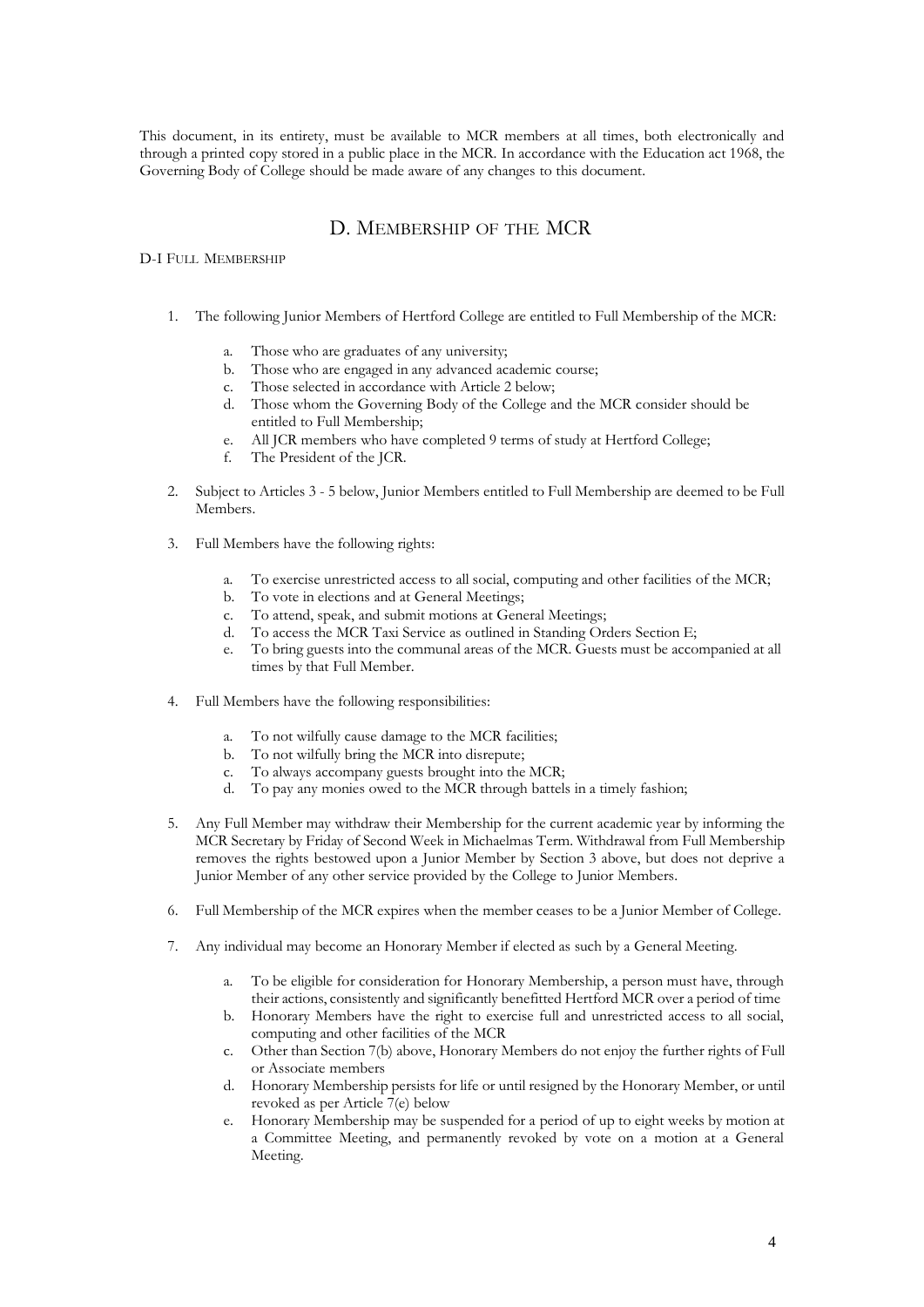#### D-II ASSOCIATE MEMBERSHIP

- 8. The MCR may consider for Associate Membership, unless in conflict with Article 9, the following:
	- a. Any former Full Member;
	- b. The spouse or partner of a Full Member;
	- c. Any postdoctoral research student;
	- d. Members of the SCR who would benefit from MCR membership;
	- e. Any applicant who demonstrates a desire for a connection with the MCR, who would benefit from a connection with Hertford College, and who can demonstrate sponsorship from two or more members of the MCR; and
	- f. Any Mature Undergraduate junior member of the College.
- 9. The MCR may not consider for Associate Membership any person who is a Member, Full or otherwise, of any other Middle Common Room and who does not come under article D8(a) above.
- 10. Once received, Associate Membership applications shall be individually voted upon by a secret ballot at the next General Meeting.
	- a. If the appointment of an Associate Member would pose safety or welfare concerns to an existing member of the MCR, these concerns can be relayed to a Senior Member of the College Welfare Team, who may decide to veto this application.
- 11. Associate Membership applications must be made in accordance with Standing Orders, Supplementary Document G:
	- a. Any person eligible for Associate Membership who wishes to become an Associate Member must pay an annual fee, or pro rata, for using MCR facilities;
	- b. The level of the annual fee must match the per student capitation paid by the College to the MCR for Full (graduate) Members;
	- c. In unique circumstances where an Associate Member or prospective Associate Member is unable to take full advantage of the MCR due to circumstances outside their control, or in case of financial hardship, the Committee may discount or waive the obligation for an individual Associate Member or prospective Associate Member to pay the annual fee; The exercise of discretion under this provision shall bereported at the General Meeting following approval by the Committee. The identity of the applicant shall remain confidential;
	- d. In cases where an individual has significantly and consistently benefitted the MCR in an ongoing manner, a motion at a General Meeting may vote to waive the obligation for an Associate Member to pay the annual fee. Any such instances of this fee waiving must be reported at the next General Meeting;
- 12. Associate Members have the following rights:
	- a. To exercise unrestricted access to all communal spaces of the MCR;
	- To attend and speak at General Meetings;
	- c. To propose and vote on motions at General Meetings, excluding the right to vote on the Special Motions referred to in Articles 71(b) and 71(c) of this Constitution;
	- d. To bring up to two guests into the communal areas of the MCR. Guests must be accompanied at all times by that Associate Member;
	- e. To use the MCR Taxi service subject to the same terms and conditions as outlined in Standing Orders Section E.
- 13. Associate Members have the following responsibilities:
	- a. To not wilfully cause damage to the MCR facilities;
	- To not wilfully bring the MCR into disrepute;
	- c. To not to bring more than two guests into the MCR without express written permission of a Group One Officer;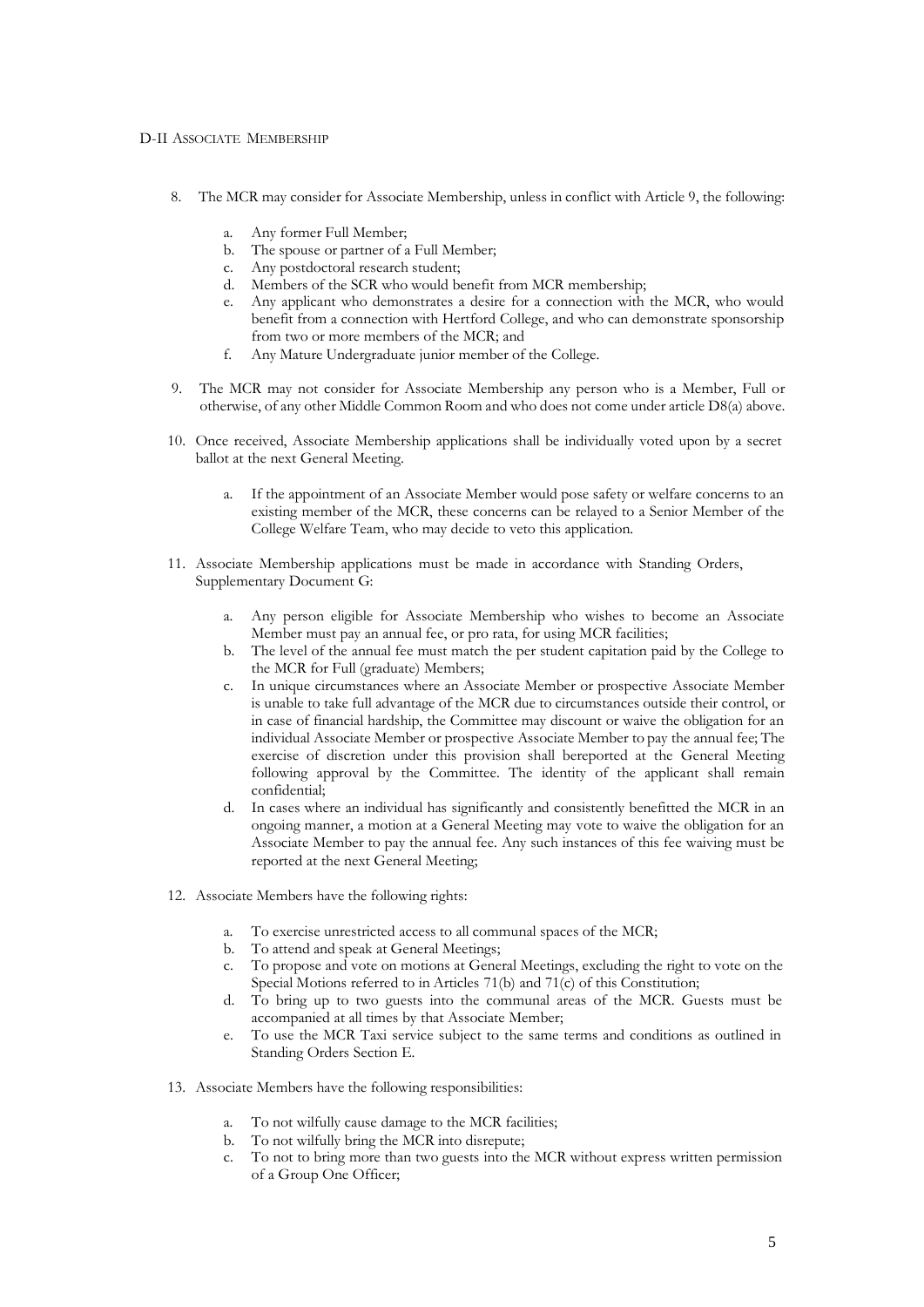- d. To pay any monies owed to the MCR through battels in a timely fashion.
- 14. Associate Membership expires at the end of the Summer Vacation or at the moment that the Full Member who sponsored the application to become an Associate Member under Standing Orders Supplementary Document G ceases to be a Full Member, whichever comes first.

#### E. MCR GOVERNANCE

#### E-I THE COMMITTEE

- 15. The Committee consists of the following Committee Officers:
	- a. President, Secretary, Treasurer ("Group One Officers");
	- b. Academic Affairs Officer, IT Officer, Food and Housing Officer, Social Secretary, Steward, Welfare Officer, Queer and Women's Officer, up to two Bar Managers ("Group Two Officers");
	- c. Sports Representative, Arts Representative, CCE (Charities, Community, and the Environment) Representative, Outreach Officer, a number of Equalities Representatives, a number of Sommeliers ("Group Three Officers")
- 16. Committee Officer's duties and reparations are listed in Standing Orders B
- 17. Group One Officers are expected to ensure that their academic course does not involve any significant absence from Oxford during Full Term throughout their period of office.
- 18. Group One and Group Two Committee Officers elected in annual elections shall take office at noon on Sunday of the 10<sup>th</sup> week of the Trinity Term in which they are elected. Officers elected in a by-election shall take office immediately following the election.
- 19. A Full Member who is elected to a position in a by-election in Trinity Term may continue in that position for the next academic year without re-election.
- 20. If the President resigns:
	- a. The Secretary shall act as an Interim Officer in the President's place; or
	- b. Where the Secretary is unable for any reason to act as the Interim Officer, the Committee shall elect another Committee Officer as Interim Officer.
- 21. If any Group One Officer other than the President resigns, the Committee will elect an Interim Officer in their place to ensure their duties are fulfilled.
- 22. If a Group Two Officer resigns, the Committee may elect an Interim Officer.
	- a. An Interim Officer will carry out the duties of the vacant office for the period between the resignation and the election of a replacement Officer by the MCR in a by-election held in accordance with Article 32 below;
	- b. Except where otherwise indicated, all provisions of this Constitution relating to a Committee Officer apply equally to an Interim Officer elected to replace that Officer.
- 23. Unless confirmed in office by the MCR in a by-election held under Article 32 below, an Interim Officer must leave office immediately following the election of a replacement Committee Officer in such a by-election.
- 24. No-one is eligible for election as a Committee Officer or Interim Officer unless they are either:
	- a. A Full Member whose Full Membership is not due to expire under Article 7 above during the full period of office; or who has agreed to apply for Associate Membership upon expiration of full membership; or
	- b. An Associate Member whose Associate Membership is not due to expire under Article 12 above during the full period of office or an Associate Member who plans to return in the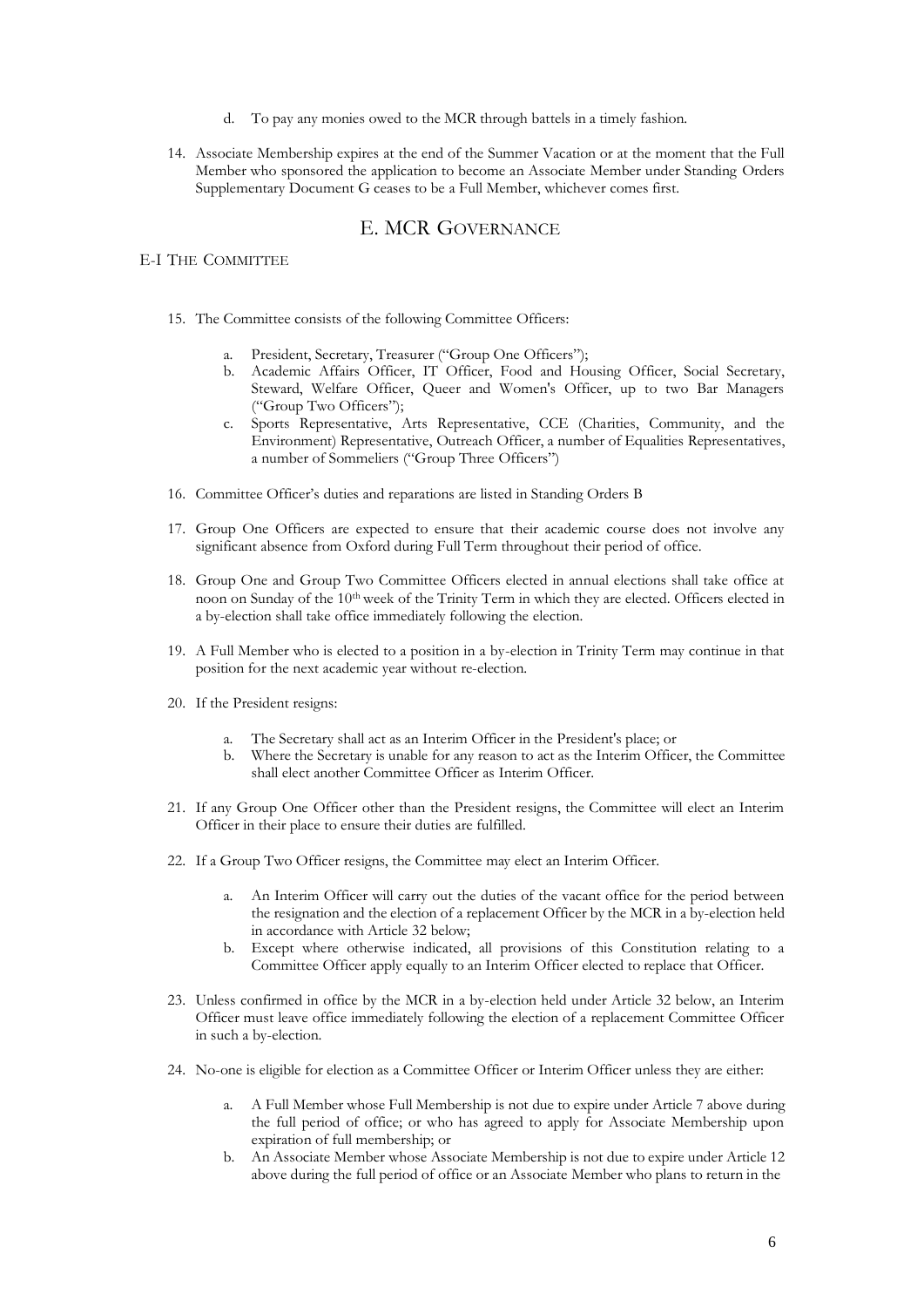following academic year (pending application approval), in which case the Associate Member shall be eligible only to be elected to a Group Three office or the following Group Two positions: Welfare Officer, Queer and Women's Officer, Bar Manager or Steward.

- 25. If a Committee Officer or Interim Officer:
	- a. Ceases to be a Junior Member, a Full Member, or an Associate Member during their period of office;
	- b. is the subject of a motion of no-confidence passed at a General Meeting under Article 71(e) below; or
	- c. is expelled from the Committee under Article 81 below,

the Committee or Interim Officer shall be deemed to have resigned forthwith.

- 26. Except when serving as an Interim Officer, no person can hold more than one Committee office at one time.
- 27. A person who is a Committee Officer otherwise than by virtue of being an Interim Officer may not stand for a by-election.

#### E-II COMMITTEE ELECTIONS

- 28. Annual elections for all Committee offices must take place in Trinity Term each year.
- 29. If a Committee Officer resigns, a by-election must be held to elect a replacement. A by-election may take place at any time during Full Term.
- 30. The two Returning Officers are responsible for the conduct of an election.
	- a. A candidate in an election cannot act as a Returning Officer for that election;
	- b. The first Returning Officer is the first individual on the following list who is eligible and able to act as Returning Officer: the President; the Secretary; the Treasurer; any Group II Committee Officer;
	- c. The second Returning Officer is the first individual on the following list who is eligible and able to act as Returning Officer: the President; the Secretary; the Treasurer; any other Committee Officer; any Full Member elected for this purpose by the Committee.
- 31. Annual elections for Group One and Group Two Officers shall be conducted sequentially, such any individual unsuccessful in gaining Group One Office may then seek to gain Group Two Office.
- 32. Each election (both annual and by-election) shall comprise, in order:
	- a. An announcement of the election and opening of nominations;
	- b. One week of open nominations, followed by announcement of nominees;
	- c. Hustings, to be held in the MCR;
	- d. One week of voting followed by announcement of results.
- 33. The announcement of the election and opening of nominations shall include a full description of each position to be filled, as described in Standing Orders Section B.
- 34. Nominations must include:
	- a. The name of the candidate;
	- b. The office for which they wish to stand;<br>c. The names and signatures of two Full M
	- The names and signatures of two Full Members who will act as nominators, as well as the date of nomination. Candidates may not nominate themselves.
- 35. The list of candidates for each position, as well as the date and time of Hustings, shall be announced at the end of the nomination period.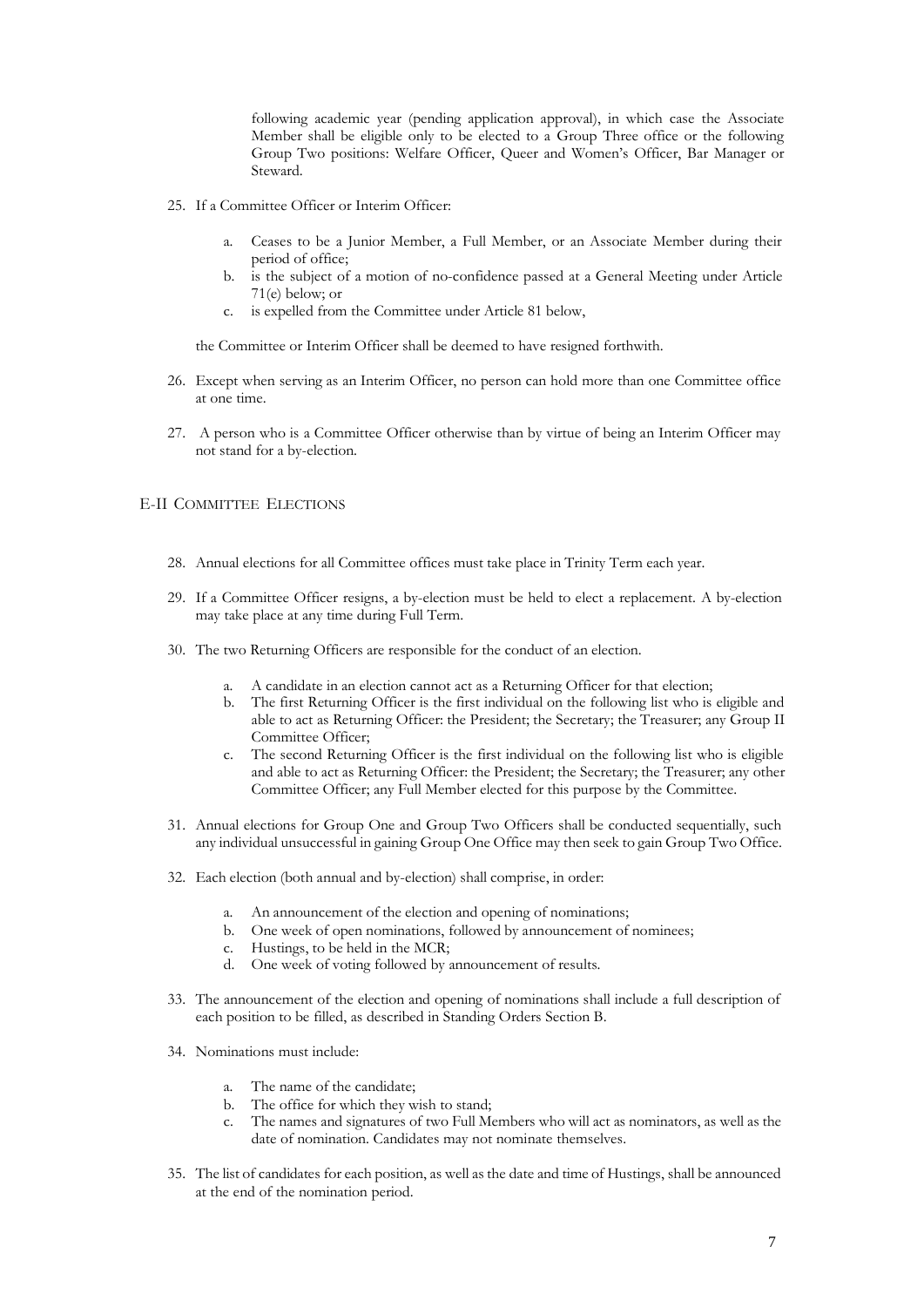- 36. Hustings shall be chaired by at least one of the ROs, and be held at a time that does not clash with Chapel, Hall, or any other event. Each candidate shall speak for a time period deemed appropriate by the ROs, and all questions brought by Members for the candidates must be addressed to all candidates.
- 37. Following the Hustings, voting shall be opened:
	- a. No candidate may stand for election to more than one office within any one Group in the annual elections or in a by-election;
	- b. Voting must be conducted by a preferential voting system (i.e through a single, transferable vote) using a secure online voting system;
	- c. "Re-open Nominations" (RoN) must be a ballot option. A vote cannot be transferred to or from RoN;
	- d. Votes by proxy are not permitted;
	- e. The candidate winning a majority of votes is elected.

#### 38. If:

- a. There is a tied vote; or
- b. RoN obtains a majority of the votes;

then a new election must be commenced on the Sunday following the close of balloting in the original election, following the protocols detailed above

39. After balloting closes, the Returning Officers must confirm the results with a senior member of the College. The Returning Officers must notify the MCR of the results of the count within 24 hours of the close of balloting.

#### E-III COMMITTEE MEETINGS

- 40. A Committee meeting may only be called by a Group One Officer.
- 41. If three or more Group Two Officers request, in writing, that a meeting be called, the President, or, in the event of the President's absence, another Group One Officer, shall call the requested meeting.
- 42. Excepting Article 43 below, at least 72 hours' notice must be given of an upcoming Committee meeting, and the agenda for the meeting shall be circulated at least 48 hours in advance of the time of the meeting.
- 43. An emergency meeting may be called by Group 1 Officers on 24 hours' notice, as an exception to Section 42 above, only for matters that require immediate resolution in less than 72 hours, in which case the agenda must be circulated at the same time as the notice is given.
- 44. The quorum for voting at a Committee meeting is 50% of all standing Committee Officers.
- 45. A Committee meeting must be chaired by the President or, in the President's absence, by the Secretary or, in their joint absence, by the Treasurer.
- 46. Committee decisions are taken by vote, whereby:
	- a. Each Committee Officer has one vote at Committee meetings. An Interim Officer does not have a vote at Committee meetings in their capacity as Interim Officer;
	- b. Excepting Article 81 below, voting is by simple majority. If there is a tied vote then the Chair shall have the casting vote.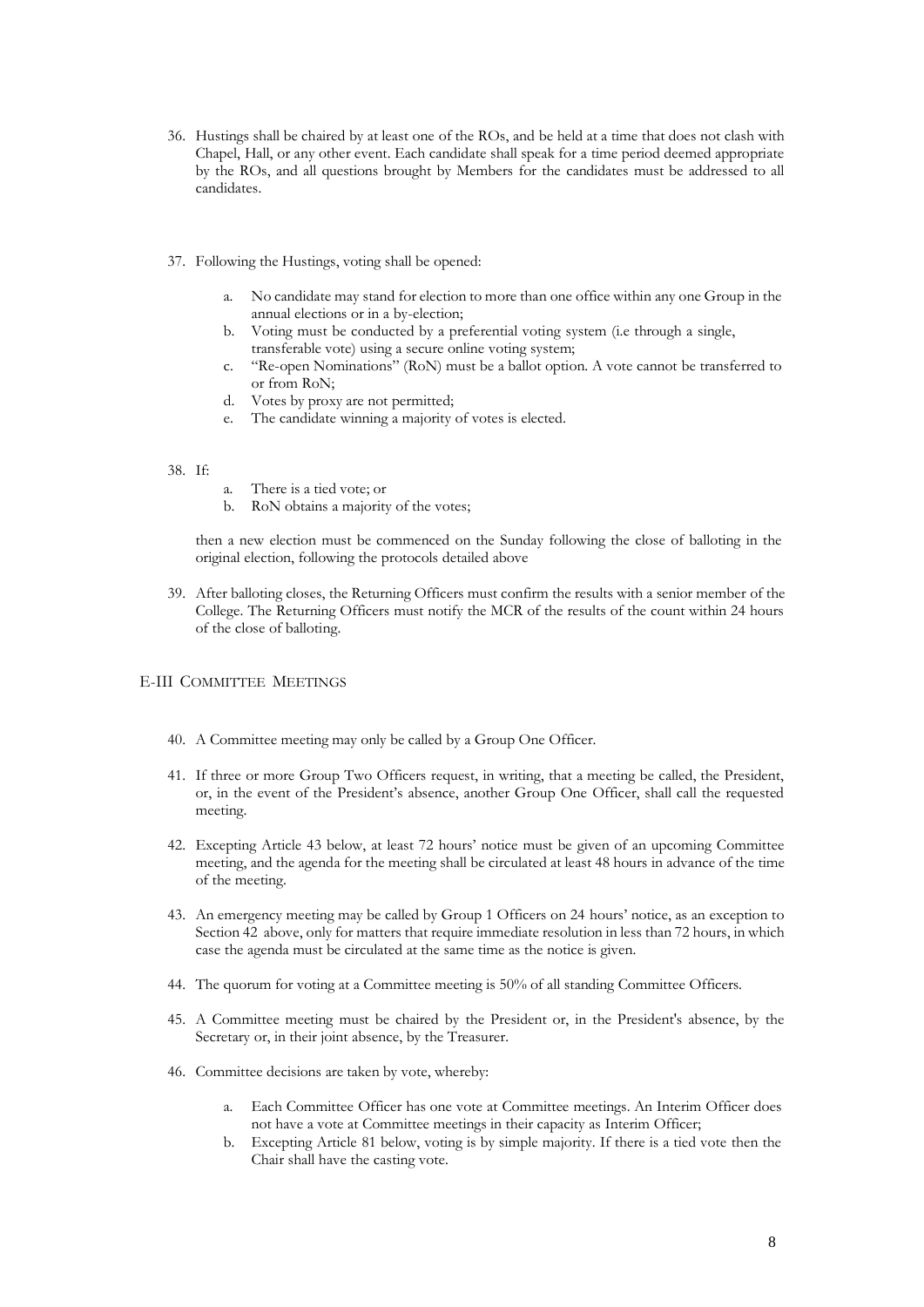47. The minutes of the Committee meeting must be taken by the Secretary, or by a Committee Officer designated by the Committee. The Secretary or Committee Officer taking the minutes must circulate them to the Committee within 72 hours of the meeting.

#### E-IV GENERAL MEETINGS

- 48. A General Meeting cannot be held on a date falling outside Full Term.
- 49. The President shall call at least two General Meetings in each term.
- 50. If the MCR has received outstanding unconfirmed applications for Associate Membership then, where reasonably possible, the President shall call at least one General Meeting before the end of 2 nd week of any given term, so as to give applicants for Associate Membership a time early on in term at which their application may be voted on.
- 51. Applicants for Associate Membership shall be invited to participate in the General Meeting at which their application shall be reviewed and voted on, so as they may meet other MCR Members and give an account of their reasons for wishing to join the MCR. Applicants are not required to attend this General Meeting in order to be considered or their application voted upon; if they are unable to attend they may submit a written statement in lieu of a verbal account.
- 52. The President shall call a General meeting if petitioned in writing to do so by at least 20% of Full Members of the MCR on or before Friday of Sixth Week of any given term. This meeting will be called on a date falling within 16 days of submission of the request.
- 53. The President must notify the MCR of a General Meeting at least seven days before the date on which the meeting is to be held. The notice must invite members to put forward motions for discussion at the meeting, and include any received applications for Associate Membership to be voted on at that General Meeting.
- 54. Motions for discussion at a General Meeting must be submitted in writing or by electronic mail to the President at least 72 hours before the scheduled meeting. Each motion must bear the names and signatures of two Full Members (as proposer and seconder, respectively, of the motion).
- 55. The President must notify the MCR of the agenda for the General Meeting at least 48 hours before the meeting is scheduled to take place.
- 56. The General meeting must be chaired by the President or, in the President's absence, by the Secretary or, in their joint absence, by the Treasurer.
- 57. The Chair may move a motion that they relinquish the chairing of the General Meeting to another Full Member.
- 58. The business of the General Meeting shall include the following:
	- Approval of previous GM minutes
	- Matters arising
	- Announcement of any new Group 3 Officers (if any)
	- Applications for Associate Membership (if any)
	- Reports from Officers
	- Questions to Officers
	- Motions submitted
	- Any other business
	- Date and time of next meeting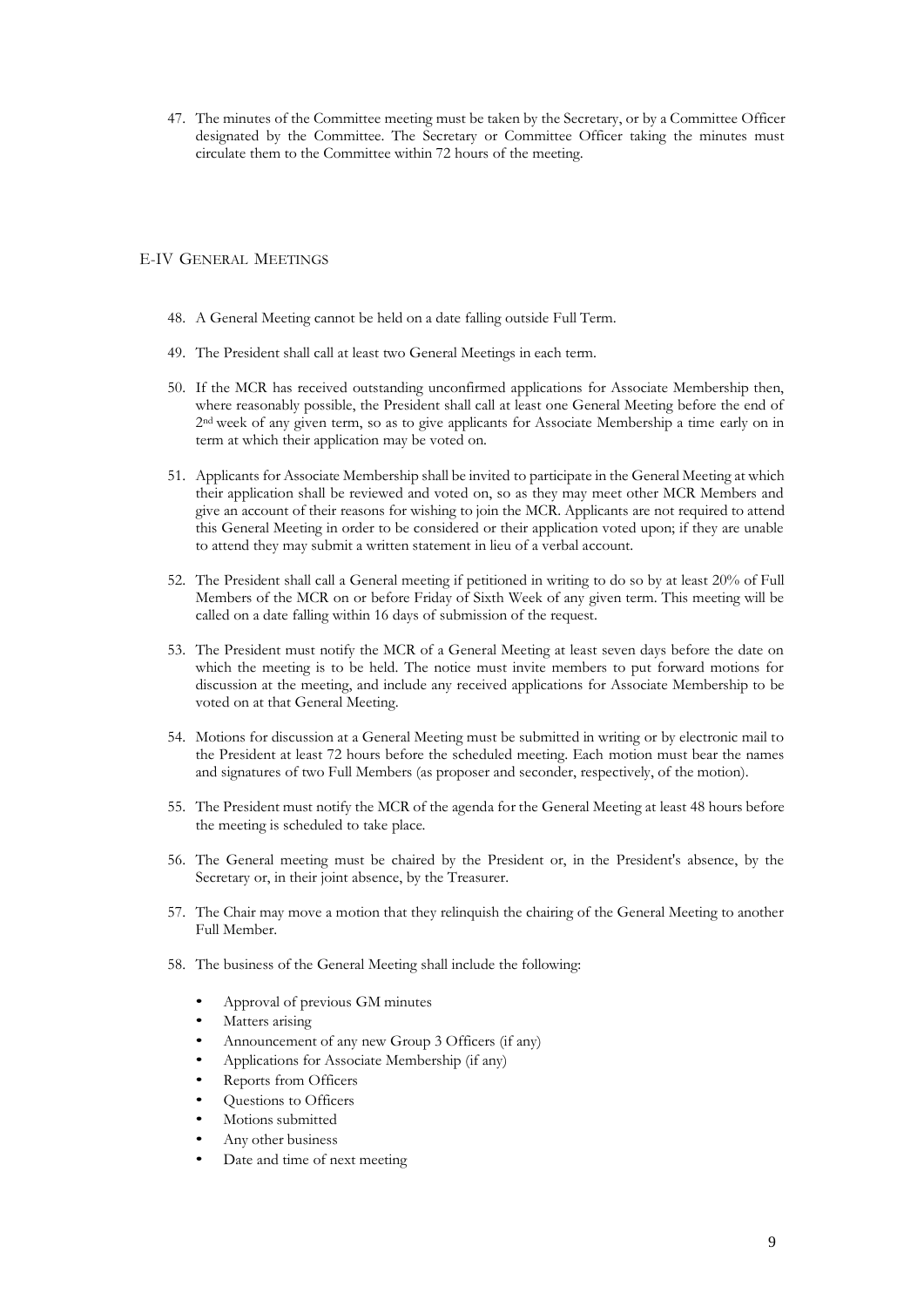- 59. The minutes of the last General Meeting shall be approved by motion at the General Meeting and signed by the Chair.
- 60. Members must respect the right of other Members to listen and to take part in discussion at a General Meeting. At the discretion of the Chair, a Special Motion may be put forward to eject from a General Meeting any Member disruptive to the proceedings of the meeting.
- 61. All comments and questions must be made through the Chair.
- 62. Points of order to draw the attention of the Chair to violations of this Constitution may be made at any time.
- 63. If a motion is proposed:
	- a. Members may question the proposer of any motion on the purpose and scope of the motion. The answers must be minuted to aid the understanding of the motion if passed;
	- b. Speeches for and against the motion must be allowed;
	- c. The proposer of any motion may sum up before a motion is put to the vote.
- 64. The minutes of the General Meeting must be taken by the Secretary, or by another Full Member otherwise designated by the Chair. The Secretary or Full Member taking the minutes must circulate them within 72 hours of the meeting.
- 65. Amendments may be proposed to any motion or amended motion or to any proposed amendment:
	- a. An amendment must be substantive and not merely formal;
	- b. If the initial proposer of a motion accepts a proposed amendment, it is automatically incorporated into the motion, and the amended motion must be referred to as a motion proposed jointly by the initial proposer and by the Members who proposed the amendment;
	- c. Amendments which are not accepted by the initial proposer of the motion must be discussed and voted on immediately after the substantive amendment is proposed. Where the amendment is accepted by the General Meeting, the proposer of the amendment becomes the proposer of the amended motion.
- 66. For the purpose of voting on motions, quorum at a General Meeting is fifteen Full Members in attendance and present.
- 67. Excepting Article 70, voting is by a show of hands. The Chair shall declare whether the motion is carried or defeated.
- 68. The Chair only has a casting vote.
- 69. A simple majority is sufficient to pass any motion other than a Special Motion.
- 70. At the discretion of the Chair, a motion may be put forward that a secret vote be held on any motion.
- 71. The following motions can only be passed as Special Motions, in accordance with Article 72 below
	- a. A motion under Article 60 above to eject any Member from a General Meeting who is disruptive to the proceedings of the meeting;
	- b. A motion amending the Constitution;
	- c. A motion amending the Standing Orders;
	- d. A motion proposing the use of funds under the General Budget, where those funds are greater than  $\sqrt{500}$ ;
	- e. A motion of no-confidence in any Committee or Interim Officer.
- 72. In order to pass, a Special Motion requires a two-thirds majority of those Members who are eligible to vote, in accordance with Article 12(c).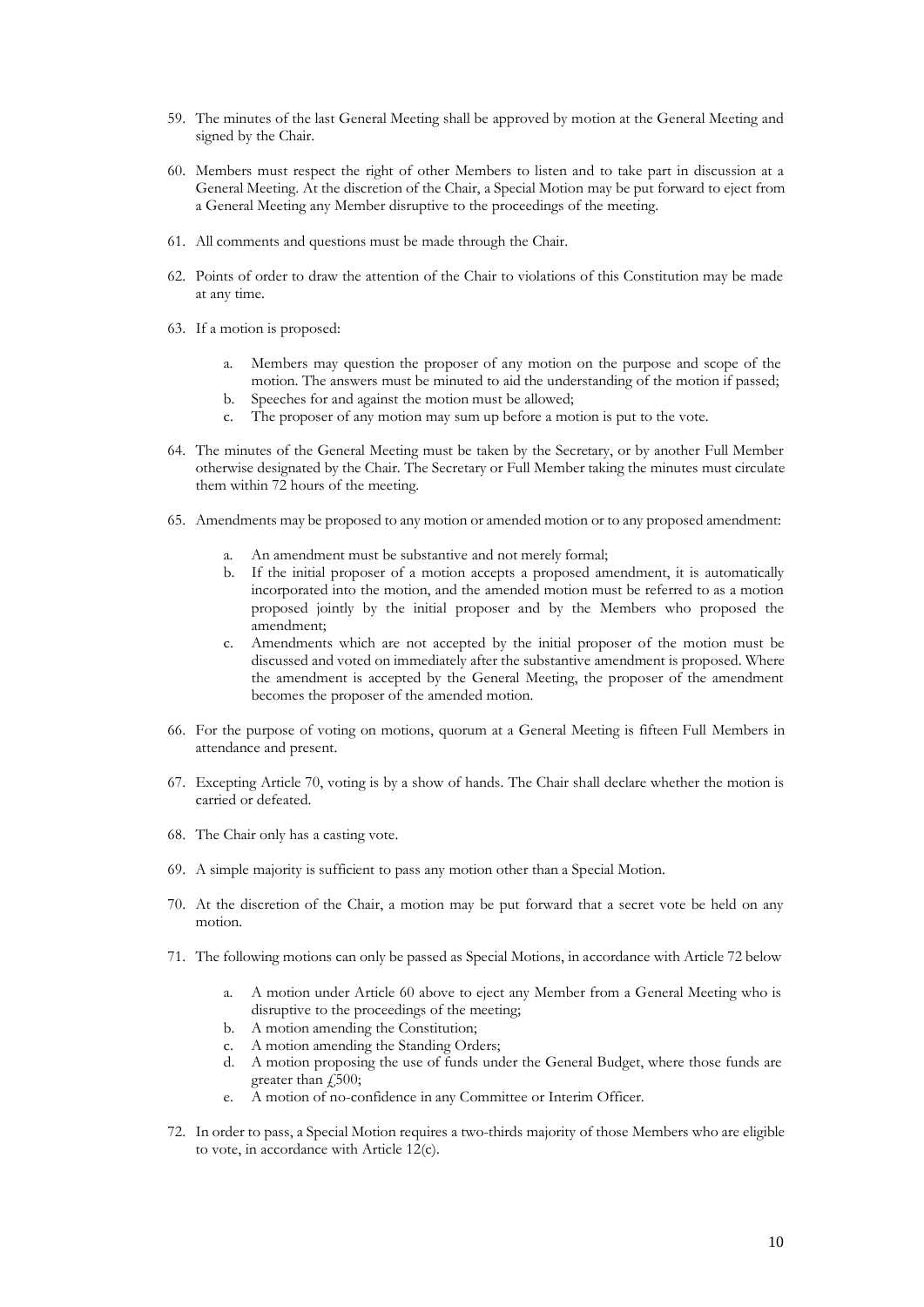#### F FINANCIAL GOVERNANCE

- 73. All financial activities shall be conducted in accordance with the Financial Policy, Standing Orders A.
- 74. In Trinity Term the Treasurer shall draw up provisional accounts for the year, encompassing spending on the account and the status of MCR facilities, to be included at the final General Meeting of Trinity Term.
	- a. The Spending Account to show all charges to the account itemized, with signatures as to their satisfaction from the College Bursar and the Group One Officers;
	- The Asset Account to show the position at the start of the year, any purchases or disposals, and the status of the balance (stored, on loan, lost). To be signed by the Group One Officers.
- 75. In Michaelmas Term the Treasurer shall update the provisional accounts to include the rest of the financial year, these final accounts to be endorsed by the College Bursar and the Group One **Officers**
- 76. If the sale or disposal of any working Fixture of the MCR is proposed, the item must first be offered for sale to Members by auction. The auction must take place in the Octagon during Full Term, and must be conducted by a Committee Officer, who may not bid for any item to be sold.
- 77. The Treasurer must notify the MCR of the proposed auction at least seven days before the date of the auction. The notice must:
	- a. Announce the level of the minimum acceptable bid (the reserve price), as agreed previously by the Committee; and
	- b. be displayed until the auction takes place.
- 78. If the Fixture is not sold at the auction, it may be sold or disposed of in any manner the Committee may deem appropriate.
- 79. Dues paid to the MCR by the College are set by the College by negotiation with the JCR and MCR Presidents.

#### G DISCIPLINE

- 80. If the Committee considers that a Member has behaved or is behaving in a manner that is detrimental to the well-being of the MCR, the Committee may vote to exclude that Member from any facility or facilities of the MCR for a period not longer than eight weeks. The Member concerned may appeal to the Tutor for Graduates, who may overturn or modify the decision if, in the view of the Tutor for Graduates, the effect of the decision would result in undue hardship to the Member concerned.
- 81. The MCR Committee may expel a Committee Officer from office if, at a Committee meeting at which all Group One and Group Two Officers are present, all Officers other than the Committee Officer in question vote in favour of such expulsion. For the purposes of this provision, only those